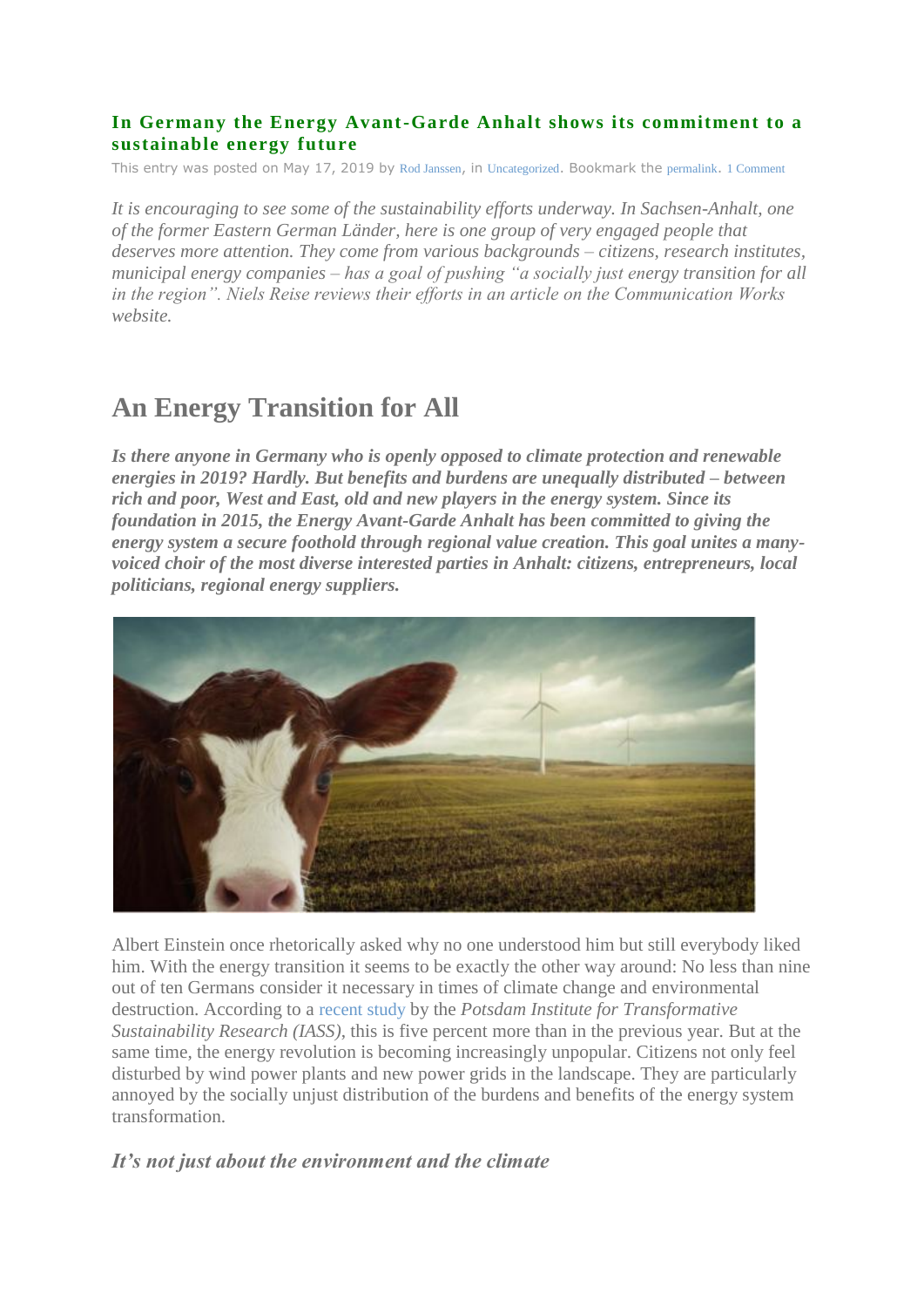In Saxony-Anhalt it is particularly clear why and how the energy revolution is making itself unpopular: "'We have a lower purchasing power than in the western Länder of Germany. This is why households are less willing to invest in solar cells on their roofs. Bavaria is top of the league and we are rather flop," says Thies Schröder, chairman of the Energy Avant-Garde Anhalt.

Schröder is not surprised that the energy revolution as such is enjoying great acceptance. For him, it is the implementation that is the subject of criticism. "The fate of the energy system transformation is not only determined by issues such as ecology and climate. It's about justice," says Schröder. "As Energy Avant-Garde Anhalt, we started thinking about the social factor early on. Wealthy people benefit from subsidy programmes and tax breaks when they invest in photovoltaics on the roof of their own home. They become self-sufficient and can even resell part of their production. But in the end, all citizens pay for the conversion of the energy system. Even the dispossessed – through the price of electricity and fees. And this package is becoming more and more expensive".

## *Win-win or win-lose?*

When it comes to finding a common advantage for different interest groups, one likes to speak of a win-win situation. "But the typical citizen in our region has all the disadvantages: many wind turbines in front of your front door take up the landscape. And because the grid has to be modernized and expanded due to the high proportion of renewable energy, grid fees have also risen significantly. So instead of a win-win situation, we have a win-lose situation," says Schröder.

Of course, the energy avant-garde Anhalt does not yet have a magic formula for getting all citizens on board for a major social revolution. "But that's necessary," says Schröder, "because we want an energy system made of 100% renewables as soon as possible."

"Transparency and information are very important factors here. Many people simply can't see how they can help shape anything at all. We want to and must use individual and concrete examples to show how citizens can influence immediate decisions. The aim is always to ensure that both the region as a whole and the individual citizen benefit".

#### *What is – and what could be*

This is not possible without local politics and administration. The Energy Avant-Garde Anhalt has developed a "Stakeholder Empowerment Tool" for this purpose. At the core it is a digital energy atlas that enables local politicians, project planners, planners and all citizens to see what is and what could be. For Thies Schröder, the primary concern is to achieve a better balance of interests between all those affected by the energy system transformation.

"On the basis of statistics, the digital maps show how and where the energy system transformation has progressed in Anhalt: locations of the various generation plants, size of the sites, generation, load profile. But they also show which areas are not available due to landscape or monument protection regulations," explains Schröder.

But that's not all: if you have your own scenario for the future in mind, you can test it here. Where can wind farms still be built at all? Are the existing turbines suitable for repowering? What happens if more storage capacity is added, stricter energy saving targets are set, or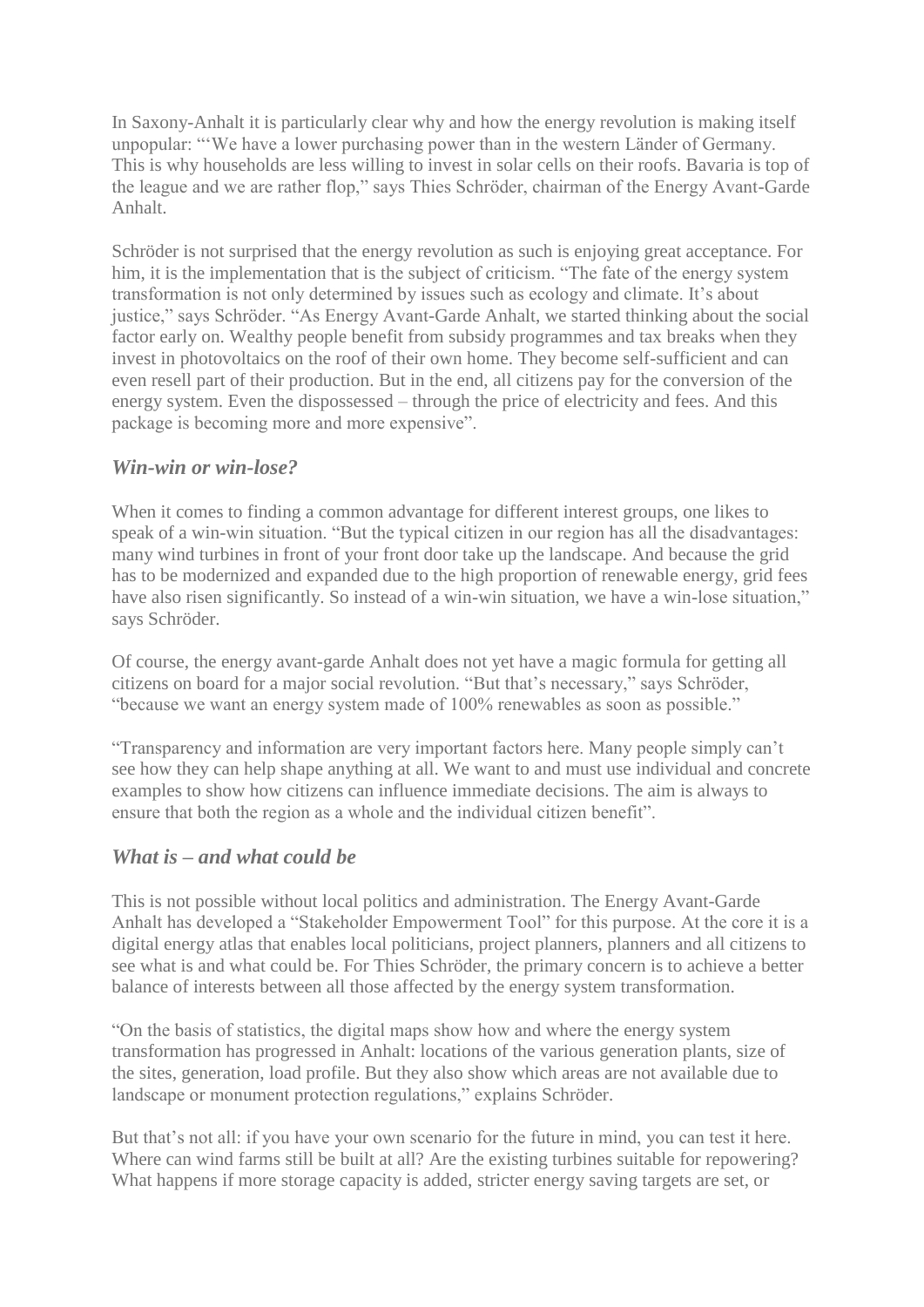more roof space is used for PV? "Visualizing different scenarios on questions of energy storage, efficiency, repowering, etc. helps to find out whether one should actually be for or against something.

## *Someone's waste becomes another one's energy*

The Energy Avant-Garde Anhalt is also concerned with the topic of energy efficiency. "As part of one of our projects, for example, we are showing how companies can make the waste products from their own production available to other companies. This can involve wood residues, waste heat, or cooling" explains Schröder. "Our project officer Rolf Hennig helps to identify suitable partners and funding opportunities, and together with them brings the relevant applications to the decision-makers.

Hennig has been specially trained by the Chamber of Engineers of Saxony-Anhalt to become a municipal energy adviser.

## *Fossil energy created jobs – what will the energy revolution bring?*

"For many people in Saxony-Anhalt, the energy revolution was a threat", says Schröder. "The traditional energy industry played an important role in the lignite region and strongly shaped its identity. Fossil energies required a great deal of work to extract coal from the earth, transport it to power plants and burn it there. This has brought many well-paid jobs into the region and shaped the region for over a century. People are afraid of losing this plus factor."



Thies Schröder: "Our strength lies in the fact that we discuss controversially and always remain able to take a position."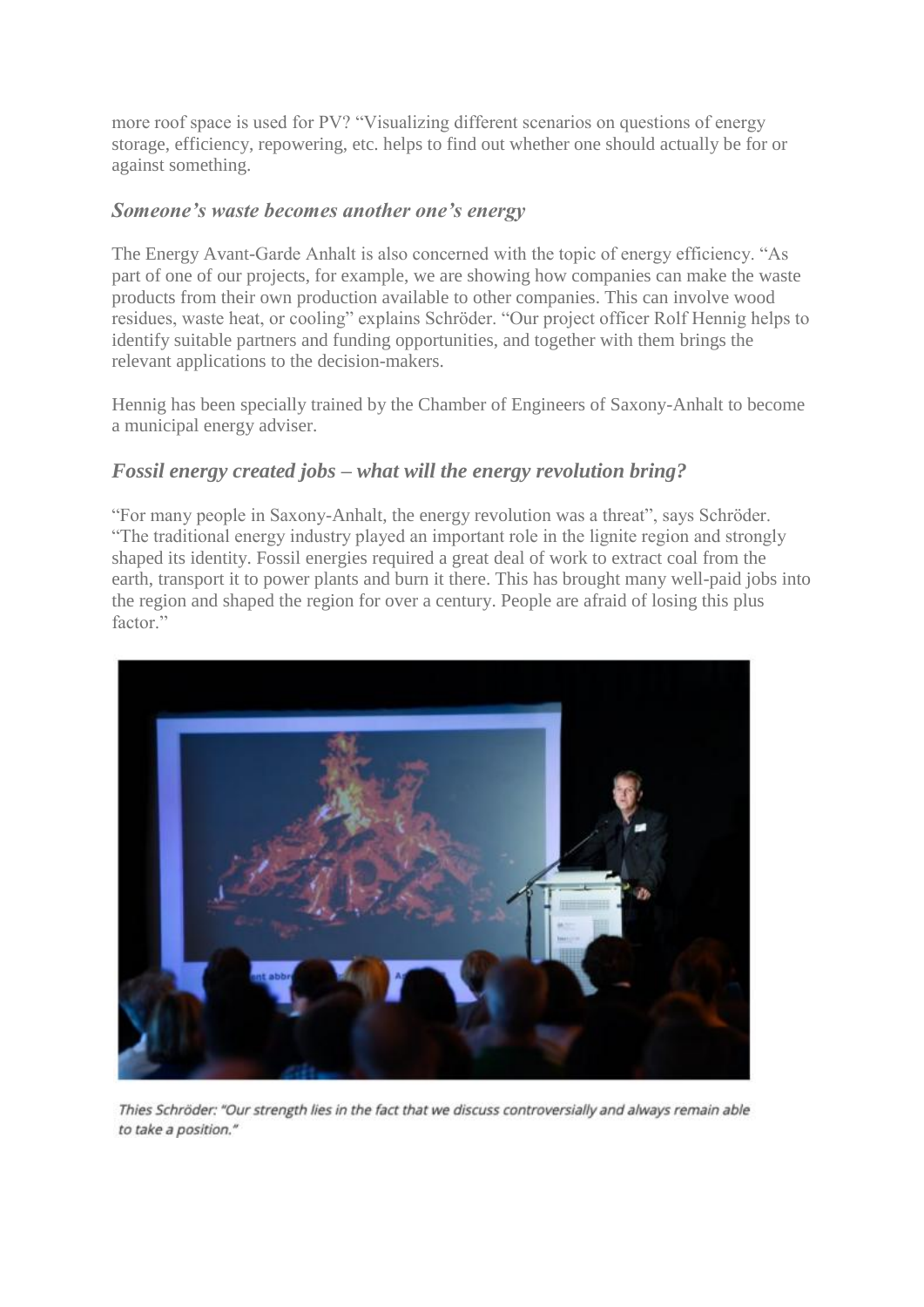"Many of us in Anhalt rightly ask ourselves: Who owns the wind turbines, who earns money from them? What will become of our UNESCO World Heritage Site? What will become of species protection, forests and nature? We want and must ensure that all citizens not only experience the disadvantages of the energy system transformation, but also the economic advantages."

Schröder explains that the Energy Avant-Garde wants to combine the energy system transformation with a stable development of the energy market, in which in particular the regional value creation is taken into account. "Together with all actors and citizens, we want to shape the technical, economic, socio-cultural and political changes for a sustainable transformation of the energy system.

# *Role models in Europe?*

In doing so, we also look beyond borders. As an example, Schröder describes the European "Intensify" project, in which the Energy Avant-Garde is involved. Among other things, the project looks at the development of models for citizen activation and financial participation in the energy system transition for the purpose of climate protection. "We want citizens to benefit more financially in the future," he says. "That the costs and benefits will be distributed differently".

"Within the framework of "Intensify" we have learned how so-called 50/50 models work, which exist in Portugal and Italy, for example. Schröder explains in an exemplary way how a school can use its roof areas for PV in conjunction with insulation to save energy: "This reduces both greenhouse gases and costs. And that's good! In Portugal or Italy, the incentive is that as a school I can keep a share of the savings and use it freely, e.g. for a better educational offer. In Germany this is not possible so far. That must become better and simpler, so that the decision to go such ways becomes easier."

"A citizen's right to co-determination and participation in the energy system transformation"

Organisations such as the Energy Avant-Garde Anhalt are often exposed to the suspicion of having a certain political colour. Schröder vehemently contradicts this.

"We are not a single issue association or a lobby organisation for a particular economic model. On the contrary, we are a leading non-governmental organization in important questions of the energy transition. The renewable and digital energy landscape of the future requires a civil right to co-determination and participation in the value creation. Our strength lies in the fact that we discuss controversially and always remain able to express a position. Our weakness is that we we work on topics that are not always easy to communicate. We are different from the others and a bit free-floating. A kind of Chaos Computer Club\*," Schröder describes the Energy Avant-Garde with a wink. "But we are also trying to connect with other existing players. From this perspective, we are perhaps more of a public education centre – public, broadly based. We connect public and private interests, companies, financiers, municipalities and citizens.

*\*The Chaos Computer Club e. V. (CCC) is Europe's largest association of hackers. For more than thirty years they are providing information about technical and societal issues, such as*